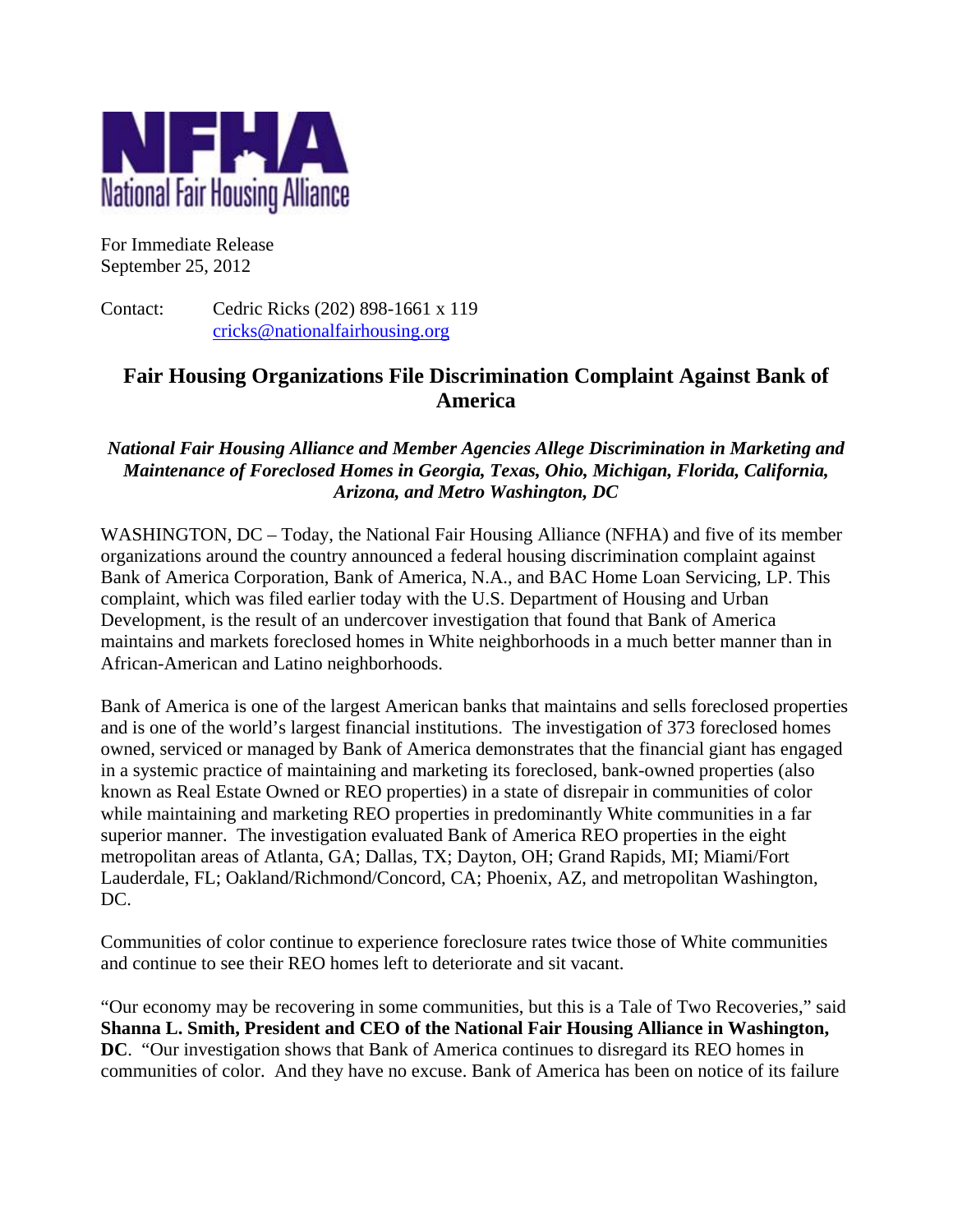to maintain REOs since the summer of 2009 yet has made no improvement in addressing racial disparities in the maintenance and marketing of its bank-owned homes."

NFHA and its five member organizations are represented by Joseph M. Sellers and Peter Romer-Friedman of Cohen Milstein Sellers & Toll PLLC.

The National Fair Housing Alliance in Washington, D.C., and five of its member organizations – the Miami Valley Fair Housing Center in Dayton, OH; Housing Opportunities Project for Excellence, Inc. in Miami, FL; Metro Fair Housing Services in Atlanta, GA; the Fair Housing Center of West Michigan in Grand Rapids, MI and the North Texas Fair Housing Center in Dallas, TX – evaluated REO properties for the existence of 39 different types of maintenance or marketing deficiencies, such as broken windows and doors, water damage, overgrown lawns, no "for sale" sign, trash on the property, and other problems.

"Without a 'for sale' sign, for example, potential homebuyers and neighbors simply don't know the home is available," continued **Smith**. "Also, if there are unauthorized occupants or storm damage, neighbors have no one to call. With a "for sale" sign, neighbors can call a real estate agent to report these kinds of problems." In **Oakland, CA**, 72 percent of Bank of America REO properties in communities of color were missing a "for sale" sign, as well as 80 percent in **Washington, DC** and **Atlanta, GA,** and 86 percent in **Phoenix, AZ**.

Trash on a property is not only an eyesore for neighbors, but it makes a home unappealing to buyers and can be a potential health and safety hazard. Regular maintenance would correct this problem, but in **Grand Rapids, MI**, 97 percent of all Bank of America REO properties in communities of color had substantial amounts of trash, as well as 69 percent in **Dallas**, **TX**, 71 percent in **Phoenix, AZ,** 77 percent in **Oakland, CA**, and 70 percent in **Washington, DC**.

NFHA will continue its investigation into the practices of REO maintenance and marketing in the nation's banking system. In April, NFHA issued a report on the findings of its nationwide REO investigation of 1,000 REO homes nationwide, *The Banks Are Back, Our Neighborhoods Are Not: Discrimination in the Maintenance and Marketing of REO Properties*. The report offers disturbing evidence that the same banks that peddled unsustainable loans to communities of color and triggered the current foreclosure crisis are now exacerbating damage to those communities.

"Bank of America has the privilege of access to the Federal Reserve Board's discount window to borrow at close to zero percent," continued **Smith**. "Bank of America reports huge profits and yet fails to renovate, maintain or properly market homes it owns in African American and Latino neighborhoods. This disregard and disrespect for communities of color will not be tolerated."

NFHA filed HUD administrative complaints against Wells Fargo and U.S. Bancorp in April 2012. Both of these complaints are pending while HUD investigates these serious and pervasive allegations of discrimination.

The Fair Housing Act makes it illegal to discriminate based on race, color, national origin, religion, sex, disability or familial status, as well as the race or national origin of residents of a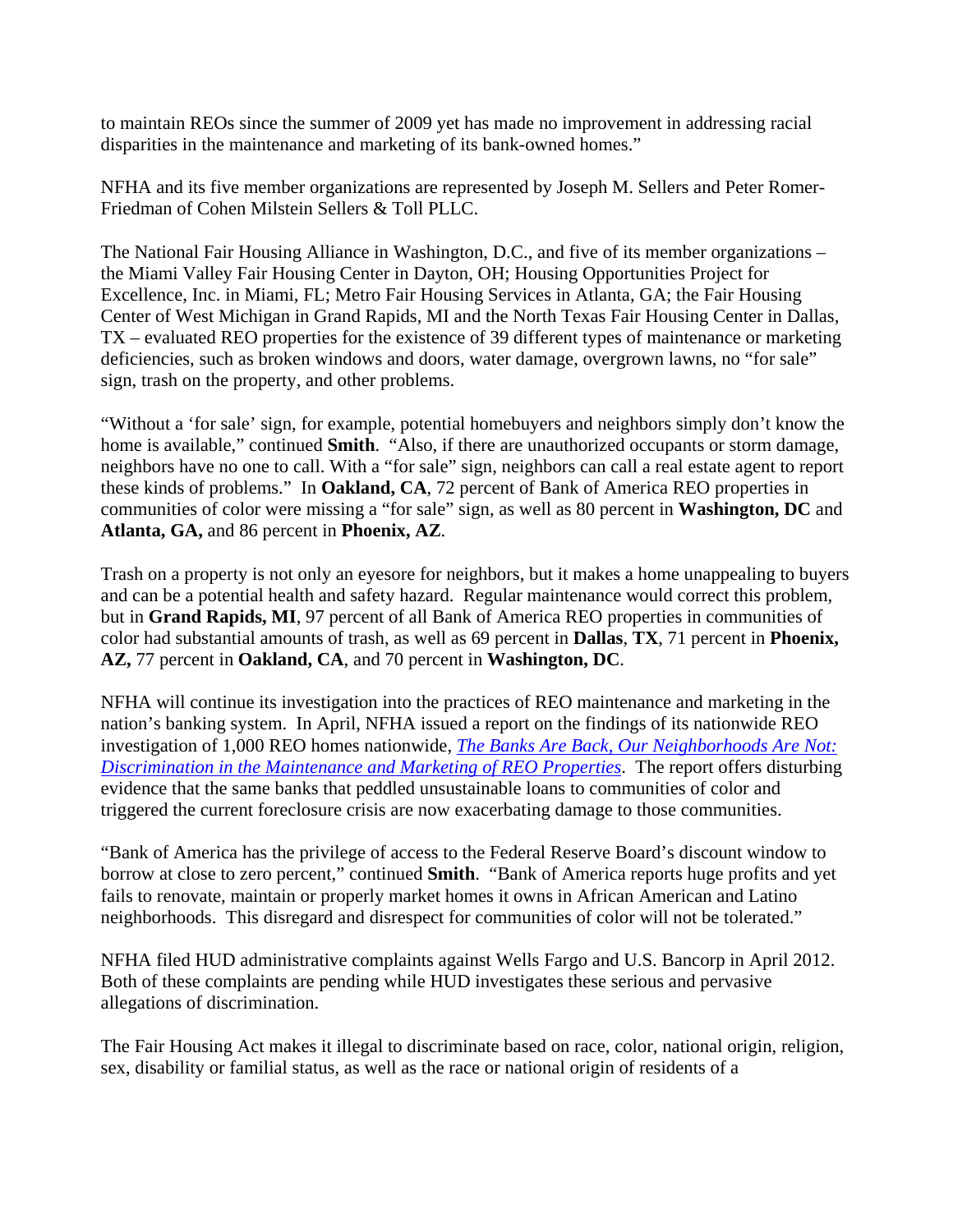neighborhood. This law applies to housing and housing-related activities, which include the maintenance, appraisal, listing, marketing and selling of homes.

To see additional statistics and photos, read the HUD administrative complaint against Bank of America, and to view today's news conference presentation, please go to www.nationalfairhousing.org.

#### \_\_\_\_\_\_\_\_\_\_\_\_\_\_\_\_\_\_\_\_\_\_\_\_\_\_\_\_\_\_\_\_\_\_\_\_\_\_\_\_\_\_\_\_\_\_ **DAYTON, OH**

Ninety-two percent of Bank of America-owned properties in African-American communities had more than five maintenance or marketing problems, and 58 percent had over ten maintenance or marketing problems.

"Our investigation shows that virtually nothing has been done to appropriately maintain Bank of America REOs in Dayton's African-American neighborhoods," said **Jim McCarthy, President/CEO of the Miami Valley Fair Housing Center.** "In fact, over the past 2  $\frac{1}{2}$  years that we investigated how Bank of America maintained REOs in Dayton, the problem has actually gotten worse. I am disgusted by the indifference that Bank of America has shown toward its obligation to comply with federal law and not discriminate when it maintains and markets these homes."

# **GRAND RAPIDS, MI**

Bank of America's foreclosed homes in Grand Rapids' communities of color were 17.1 times as likely as foreclosed homes in white communities to have more than 15 serious marketing or maintenance problems. Thirty-two percent of REO properties in communities of color had more than 15 deficiencies, while only two percent of REO properties in White communities had more than 15 deficiencies.

"Bank of America's disregard for Grand Rapids' minority neighborhoods has had a devastating impact on the property values of the homes in those neighborhoods," said **Nancy Haynes, Executive Director of the Fair Housing Center of West Michigan**. "Bank of America is undermining years of thoughtful planning and community investment by the city, private investment and public dollars."

# **ATLANTA, GA**

Forty percent of Bank of America's REO properties in Atlanta's communities of color have more than 10 maintenance or marketing problems, compared to none in White communities.

"The way Bank of America has treated its homes in Atlanta's communities of color has led to depressed housing values and loss of wealth for the residents and the city," said **Gail Williams, Executive Director of Metro Fair Housing Services, Inc.** "That's money that could have been used to support public services like roads and police or for families to use toward their children's education. Bank of America has done a huge disservice to Atlanta and its time for some accountability."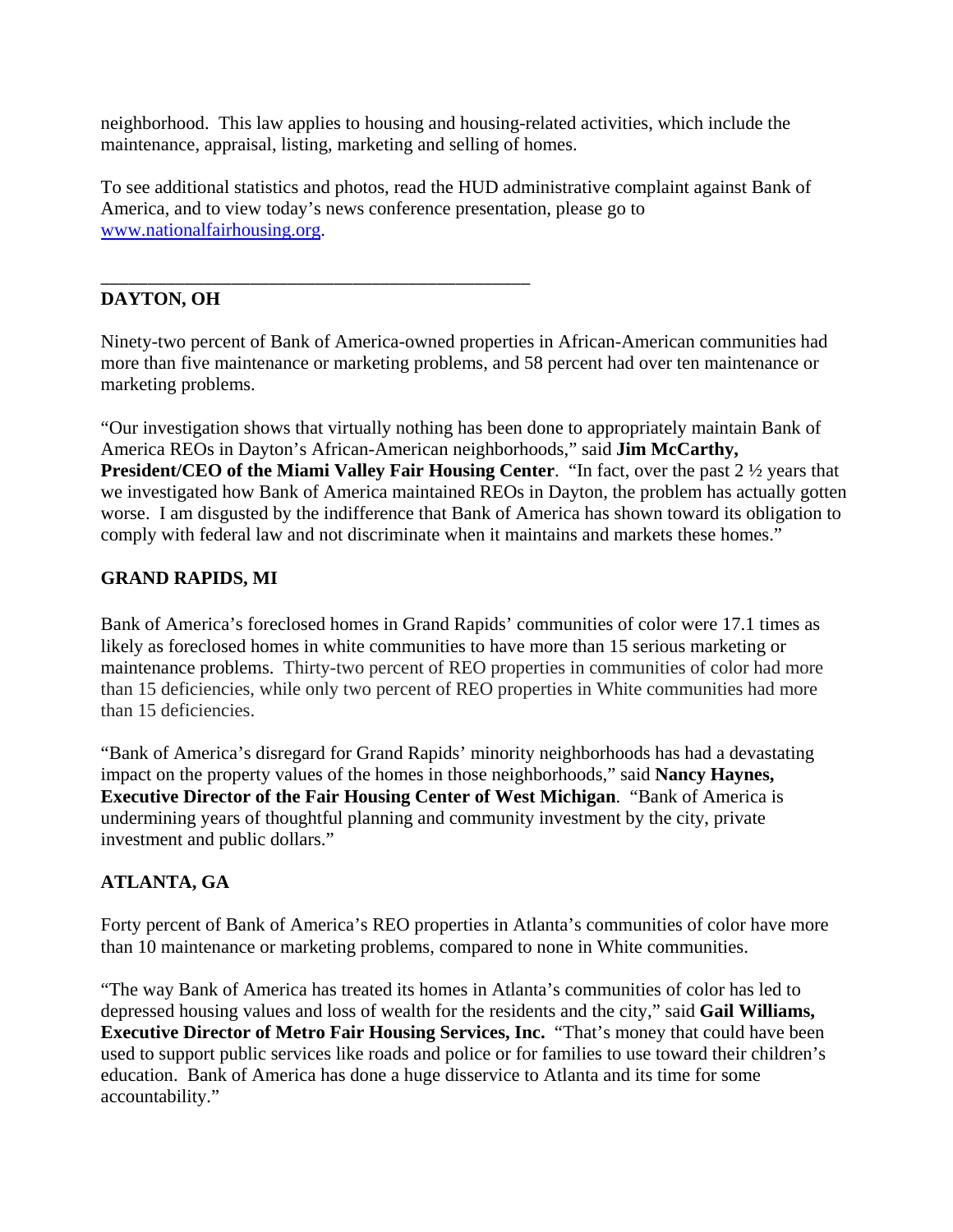# **MIAMI, FL**

Forty-three percent of Bank of America's REO properties in Miami's communities of color had broken windows compared to none in White communities.

"In South Florida, there is a definitely a tale of two recoveries in our neighborhoods," said **Keenya Robertson, President and CEO of Housing Opportunities Project for Excellence**. "Almost half of the homes visited in neighborhoods of color have broken windows while no homes in White neighborhoods were found to be open or broken. The difference in treatment leads to higher crime and health concerns in ways of vandalism and increased mold risks."

# **DALLAS, TX**

REO properties in African-American and Hispanic communities in Dallas were twice as likely as REO properties in White communities to have substantial amounts of trash in the yard, three times as likely to have overgrown grass, three times as likely to have exposed or tampered with utilities, and 4.5 times as likely to have broken doors or locks.

"Bank of America didn't even bother to clean up the trash or mow the lawns at its Dallas homes in African American and Hispanic communities," said **Frances Espinoza, Executive Director, North Texas Fair Housing Center**. "This neglect ultimately hinders the sale of these homes and leaves them to blight the entire community."

#### \_\_\_\_\_\_\_\_\_\_\_\_\_\_\_\_\_\_\_\_\_\_\_\_\_\_\_\_\_\_\_\_\_\_\_\_\_\_\_\_\_\_\_\_\_\_ **The National Fair Housing Alliance** (www.nationalfairhousing.org)

Founded in 1988, the National Fair Housing Alliance is a consortium of more than 220 private, nonprofit fair housing organizations, state and local civil rights agencies, and individuals from throughout the United States. Headquartered in Washington, D.C., the National Fair Housing Alliance, through comprehensive education, advocacy and enforcement programs, provides equal access to apartments, houses, mortgage loans and insurance policies for all residents in the nation.

# **The Miami Valley Fair Housing Center** (www.mvfairhousing.com)

The Miami Valley Fair Housing Center is a comprehensive full-service fair housing center in Dayton, Ohio, with experience in auditing and testing activities, anti-predatory lending investigation and remedy, mortgage rescue scam intervention, foreclosure prevention counseling, mortgage modifications as well as fair housing and fair lending education and outreach. MVFHC works throughout the Miami Valley to eliminate housing discrimination and ensure equal housing opportunity for all people in its region.

# **Fair Housing Center of West Michigan** (www.fhcwm.org)

The Fair Housing Center of West Michigan is a private non profit organization established in 1980 to ensure equal housing opportunity as guaranteed under federal, state and local fair housing laws. That purpose is accomplished through the Center's continuing operation of programs directed at enforcement and education, based on Title VIII of the 1968 Civil Rights Act (amended 1988); commonly referred to as the Fair Housing Act. The Fair housing Act prohibits discrimination based